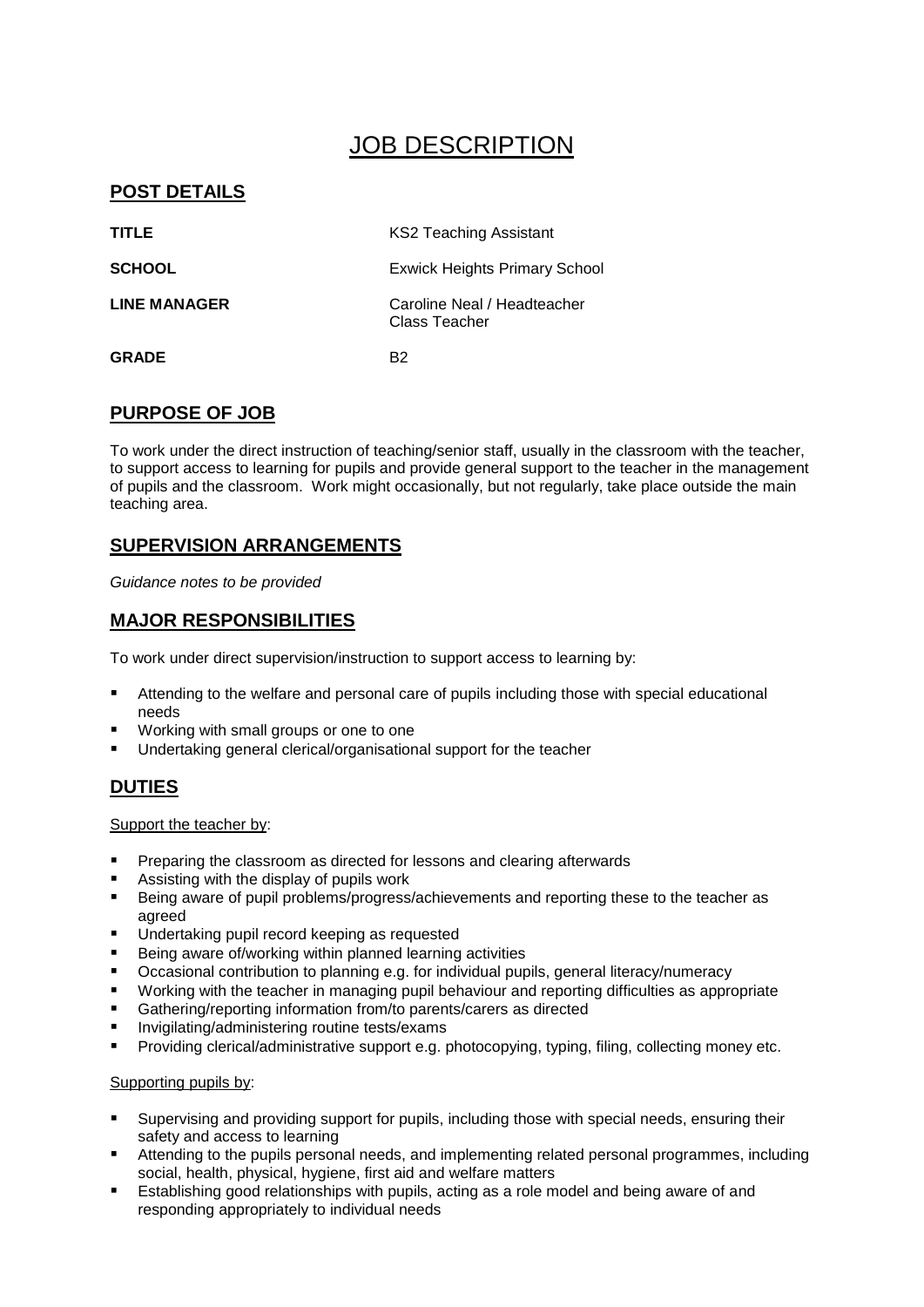- **Promoting the inclusion and acceptance of all pupils**
- Encouraging pupils to interact with others and to engage in activities led by the teacher
- Encouraging pupils to act independently as appropriate

#### Support the curriculum by:

- Supporting pupils to understand instructions
- Supporting pupils in respect of local and national learning strategies e.g. literacy, numeracy, KS3, early years etc. as directed by the teacher
- Supporting pupils using ICT as directed
- Preparing and maintaining equipment/resources as directed by the teacher and assisting pupils in their use

#### Support the school by:

- Being aware of and complying with policies and procedures relating to child protection, health, safety and security, confidentiality and data protection, and reporting all concerns to an appropriate person
- Being aware of and supporting difference and ensuring all pupils have equal access to opportunities to learn and develop
- Contributing to the overall ethos/work/aims of the school
- Appreciating and supporting the role of other professionals
- Attending relevant meetings as required
- Participating in training and other learning activities and performance development as required
- Assisting with the supervision of pupils out of lesson times, including before and after school and at lunchtimes as required
- Accompanying teaching staff and pupils on visits, trips and out of school activities as required